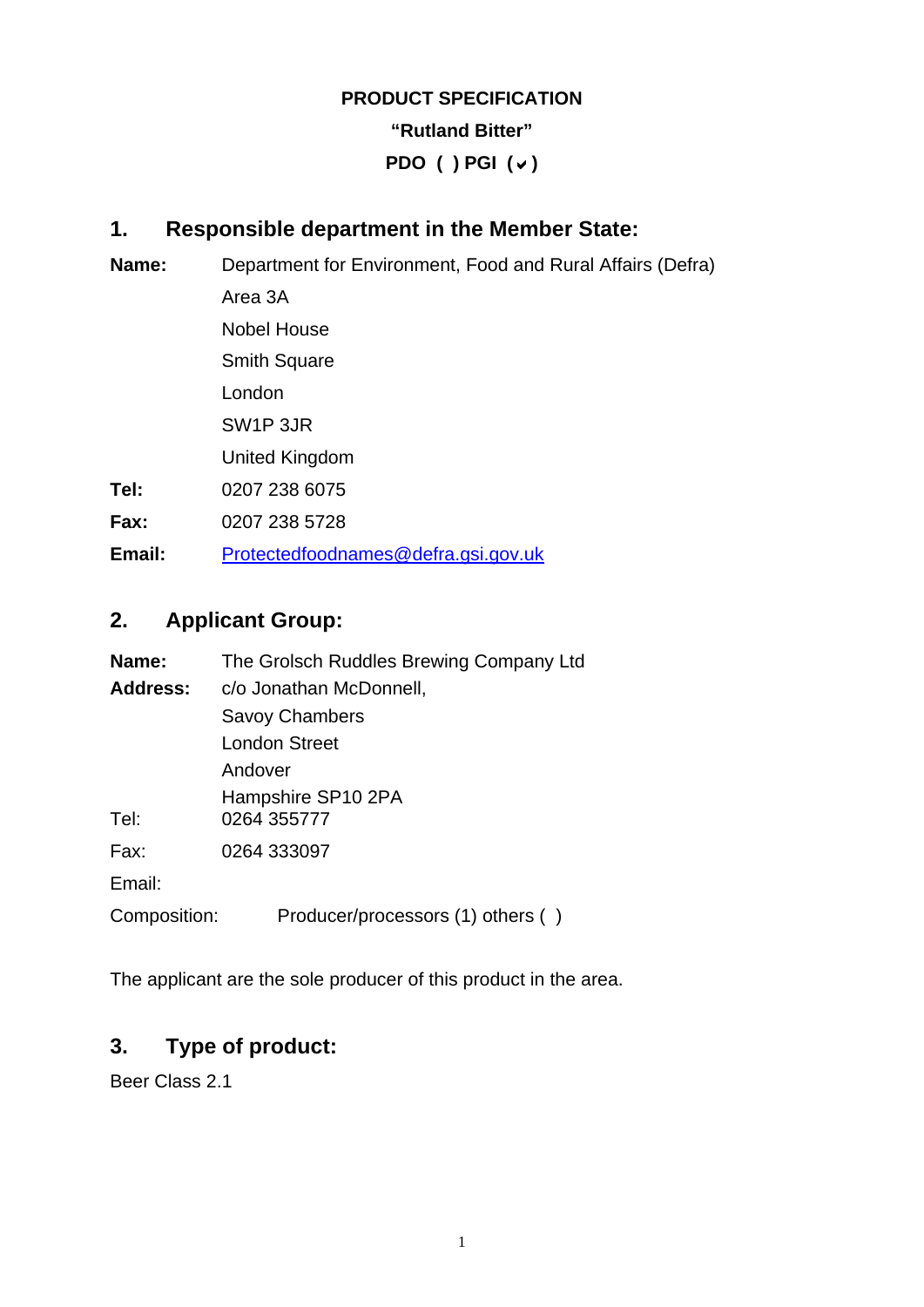# **4. Specification (summary of requirements under Art 7(1) of Regulation (EU) No 1151/2012)**

**4.1. Name:**  "Rutland Bitter"

#### **4.2. Description:**

Rutland Bitter is a bitter ale.

Alcoholic Beverage brown/amber in colour around 3.4% alcohol by volume. Predominantly bitter in taste with some sweetness, fruity and hoppy aroma.

Physical characteristics: Predominantly water-based product containing alcohol, protein, carbohydrate, minerals and vitamins. A brown/amber liquid slightly cooler than ambient temperature.

Chemical/microbiological characteristics: Around 3.4% ABV as well as intensely bitter compounds derived from hops. Fermentation achieved by Brewery's own yeast, maintained at the Brewery by Production staff.

Ogranoleptic characteristics: Taste – predominantly bitter beverage balanced with some sweetness, fruity and hoppy characters. Smell – fruity and hoppy. Texture – cool and watery to the palate.

#### **4.3. Geographical area:**

Rutland, Leicestershire

Present area of production, processing and preparation:

The village of Langham, Near Oakham, Rutland.

Production: this occurs in a small village situated on the main road between Oakham and Melton Mowbray. Countryside exists all round the village and is given over to farming. Product does not take place outside the named area.

Processing: this occurs in a small village situated on the main road between Oakham and Melton Mowbray. Countryside exists all round the village and is given over to farming. Processing does not take place outside the named area.

Preparation: this occurs in a small village situated on the main road between Oakham and Melton Mowbray. Countryside exists all round the village and is given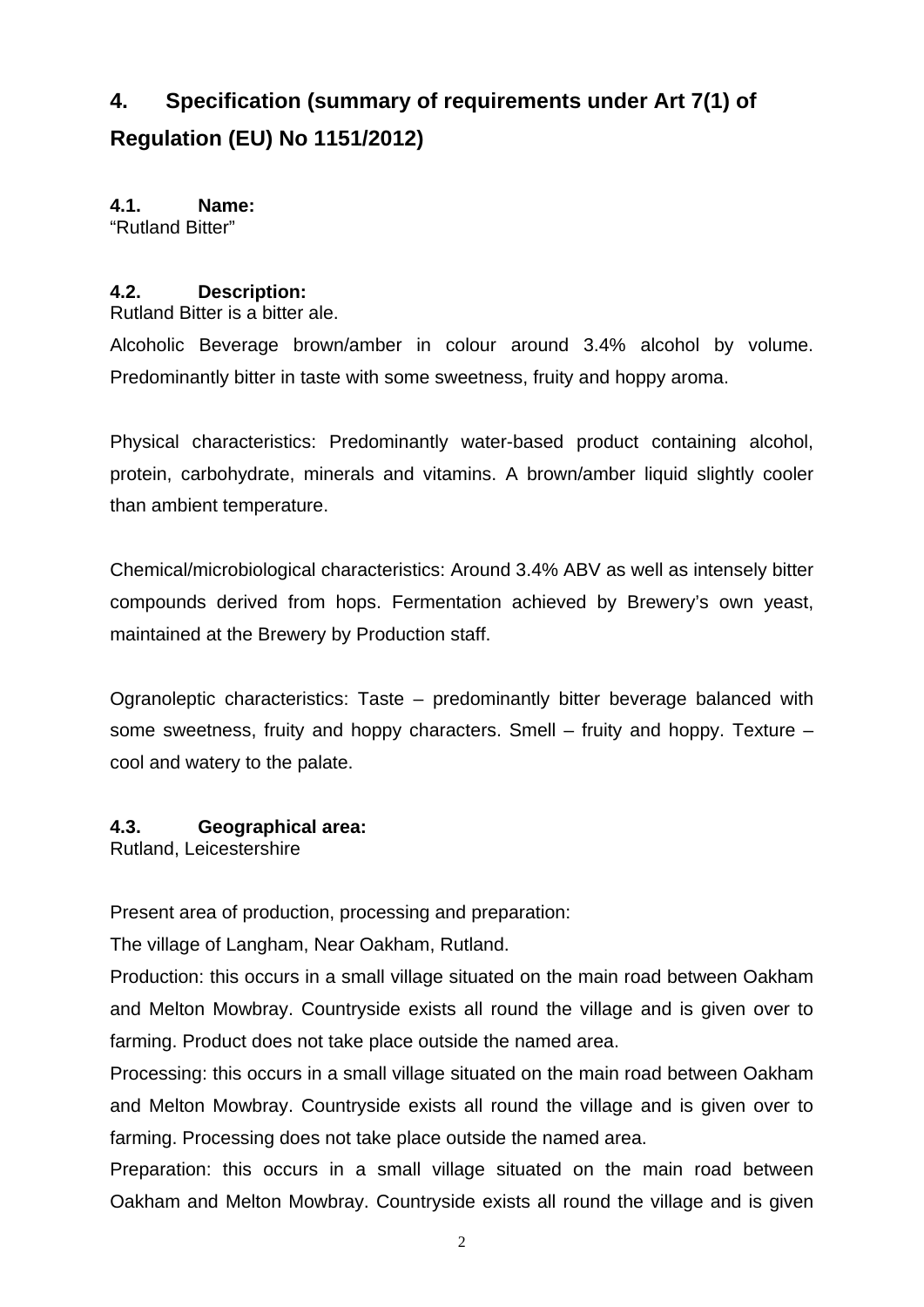over the farming. Preparation does not take place outside the named area. However, packaging may be carried out outside the designated area.

#### **4.4. Proof of origin:**

Evidence which can be provided of the established use of the name is as follows:

Brewing records

Sample cans, bottles etc

Photographs, labels etc

Rutland Bitter is brewed at the Ruddles Rutland Brewery, Langham, Near Oakham, Rutland. This Brewery has been established since 1858, predominantly brewing bitter ales. Since this time the Brewery has always been on this site. It is now the only major Brewery in the Rutland area.

Sainsbury's Rutland Bitter is the same product as Rutland Bitter, brewed by ourselves to exactly the same recipe.

#### **4.5. Method of production:**

Raw materials:

| <b>Material</b> | Area Obtained        | Taken exclusively from this area? |
|-----------------|----------------------|-----------------------------------|
| Malt (Barley)   | East Anglia          | Yes                               |
| Hops            | South East England   | Yes                               |
|                 | <b>West Midlands</b> |                                   |
| Water           | Rutland              | Yes                               |
| Yeast           | Rutland              | Yes                               |

Malt crushed and mixed with water to obtain sugars. Extracted sugars in the water boiled with hops for 2 hours. Cooled and inoculated with yeast to cause fermentation of sugars to alcohol and carbon dioxide gas. Product matured, clarified, stabilised and packaged. Traditional brewing equipment and indigenous labour force used.

| Malt crushed, mixed with water        | Controlled by milling and mashing*   |
|---------------------------------------|--------------------------------------|
| to obtain sugars                      |                                      |
| Extracted sugars in the water boiled  | Controlled by boiling in kettles*    |
| with hops to obtain bitterness        |                                      |
| Product cooled and inoculated with    | Controlled by temperature-controlled |
| yeast to cause fermentation of sugars | vats*                                |
| to alcohol and carbon dioxide gas     |                                      |

3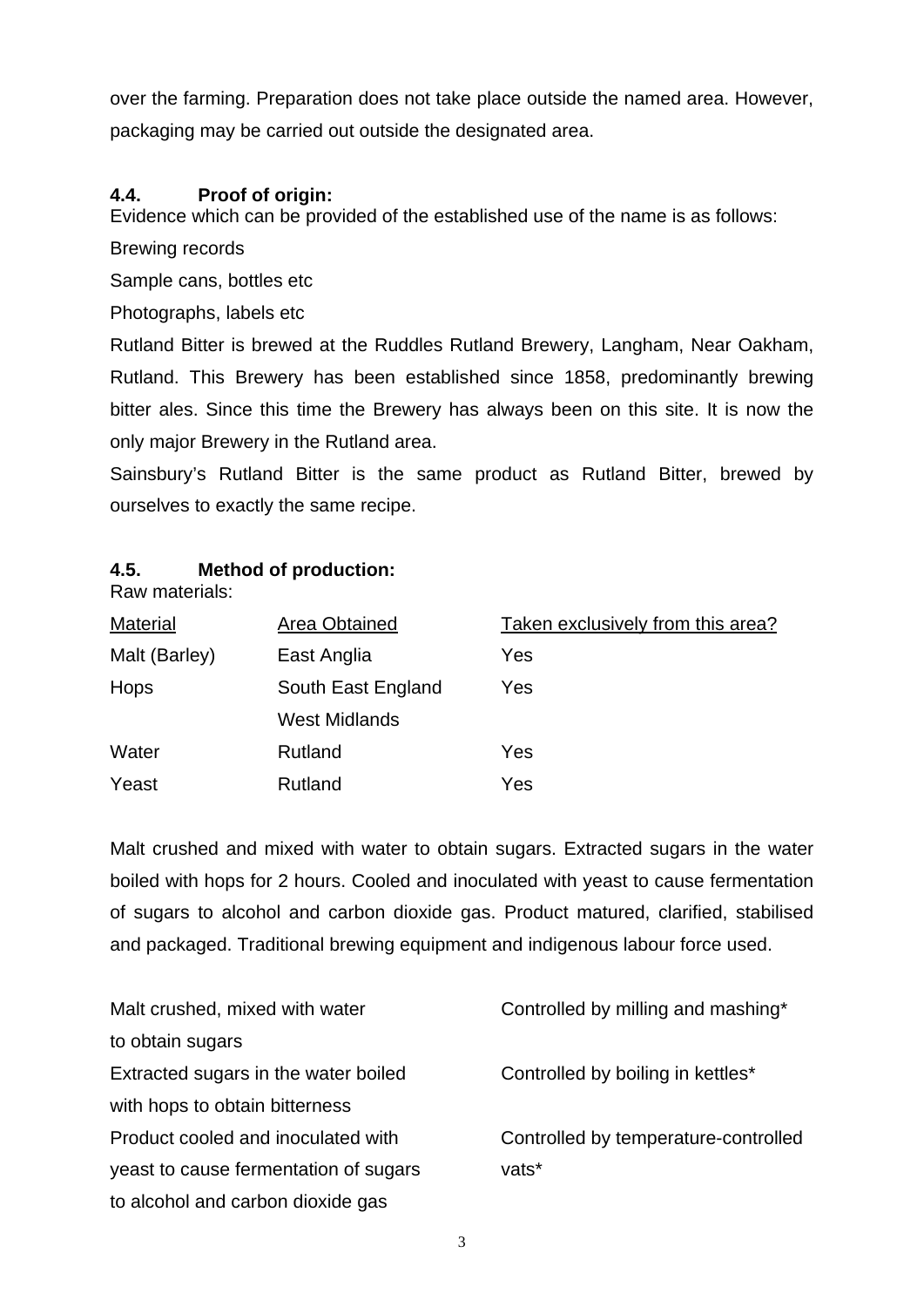and packaged vats<sup>\*</sup>

Product matured, clarified, stabilised Controlled by temperature-controlled

All controlled by traditional brewing equipment and labour force indigenous to Rutland.

#### **4.6. Link:**

Water and yeast used is unique to production area. Local recipe and brewing plant give the beer its unique taste and aroma.

There has been a Brewery on the site since 1858. The first record of a beer titled Rutland is 1964. Rutland is an old county name. With the reorganisation of local government the county was merged but remains a strong local identity. The first use of Rutland Bitter for a light ale was in 1985.

Product characteristics and their relation to the geographical area:

Water comprises 96% of the product and is sourced locally as a raw material from Rutland Water; Europe's largest man-made lake (fed by naturally occurring water supplies).

Yeast is unique to Ruddles Brewery and in the fermentation of this product. This has been the case for as long as Rutland has been brewed at Langham.

The flavour/smell is a product of the recipe, the raw materials, and the plant in which it is produced.

How product characteristics differ from similar products:

Colour & head formation – a product of the unique recipe, raw materials plant and processes by which they are produced.

Chemical composition – a product of the unique recipe, raw materials plant and processes by which they are produced.

Yeast – a unique strain, specific to beers brewed in the village of Langham.

Aroma/taste – a unique product of the recipe, raw materials and plant and processes by which the beer is produced.

#### **4.7 Inspection body:**

Name: Product Authentication Inspectorate Ltd (PAI) Address: Rowland House